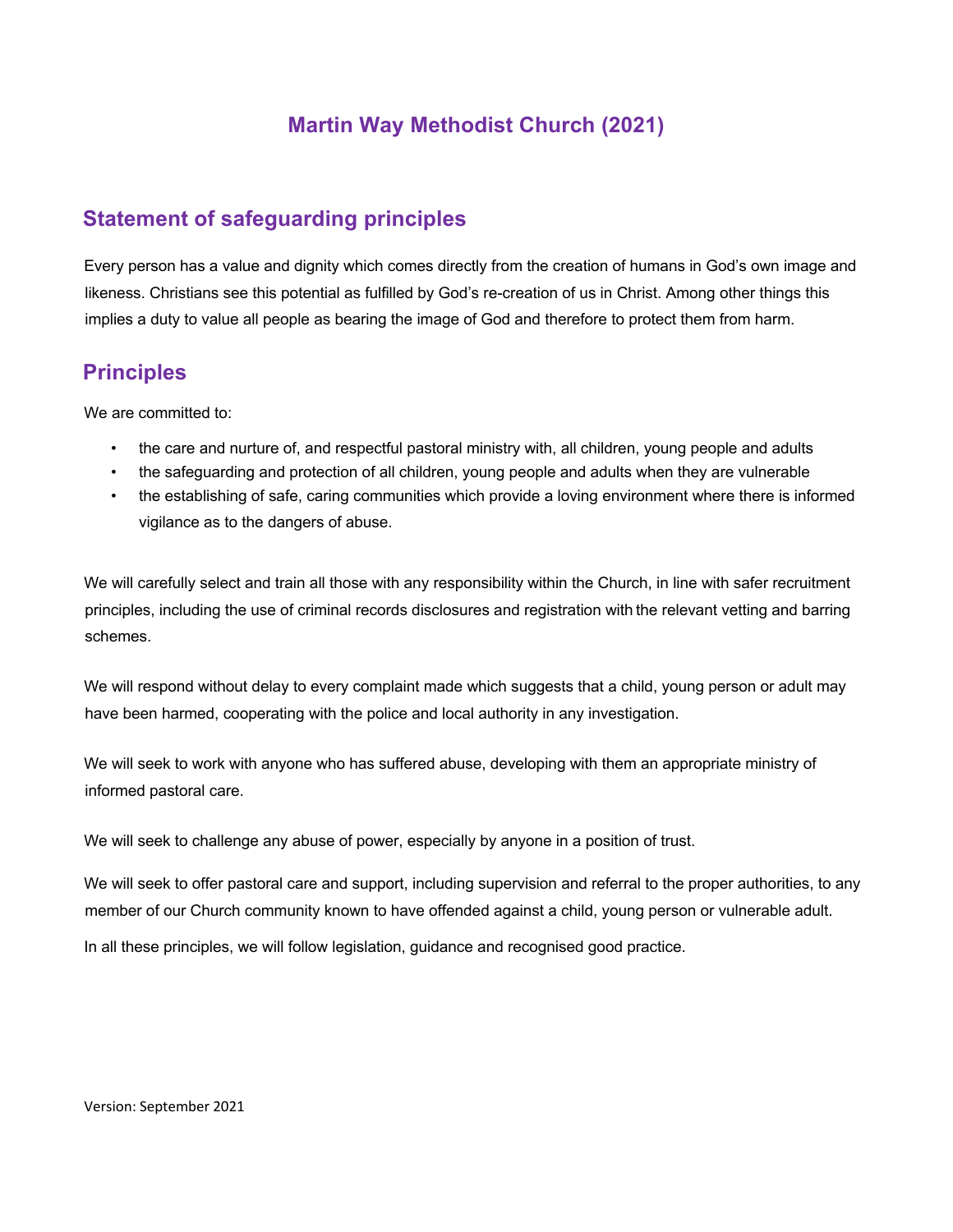# **Safeguarding Children and Vulnerable Adults Policy for Martin Way Methodist Church**

This policy was agreed at a Church Council held on 23rd September 2021.

The Methodist Church, along with the whole Christian community, believes each person has a value and dignity which comes directly from God's creation in God's own image and likeness. Christians see this as fulfilled by God's re-creation of us in Christ. Among other things, this implies a duty to value all people as bearing the image of God and therefore to protect them from harm.

Martin Way Methodist Church is committed to the safeguarding and protection of all children, young people and adults and affirms that the needs of children or of people when they are vulnerable and at risk are paramount.

Martin Way Methodist Church recognises that it has a particular care for all who are vulnerable whether by disabilities or by reduction in capacities or by their situation. It is recognised that this increased vulnerability may be temporary or permanent and may be visible or invisible, but that it does not diminish our humanity and seeks to affirm the gifts and graces of all God's people.

This policy addresses the safeguarding of children, young people and vulnerable adults. It is intended to be a dynamic policy. It is intended to support the Church in being a safe supportive and caring community for children, young people, vulnerable adults, for survivors of abuse, for communities and for those affected by abuse.

Martin Way Methodist Church fully agrees with the statement reiterated in *Creating Safer Space* 2007:

*As the people of the Methodist Church we are concerned with the wholeness of each individual within God's purpose for everyone. We seek to safeguard all members of the church community of all ages.* 

Martin Way Methodist Church recognises the serious issue of the abuse of children and vulnerable adults and recognises that this may take the form of physical, emotional, sexual, financial, spiritual, discriminatory, domestic or institutional abuse or neglect, abuse using social media or human trafficking (slavery). It acknowledges the effects these may have on people and their development, including spiritual and religious development. It accepts its responsibility for ensuring that all people are safe in its care and that their dignity and right to be heard is maintained. It accepts its responsibility to support, listen to and work for healing with survivors, offenders, communities and those who care about them. It takes seriously the issues of promotion of welfare so that each of us can reach our full potential in God's grace.

Version: September 2021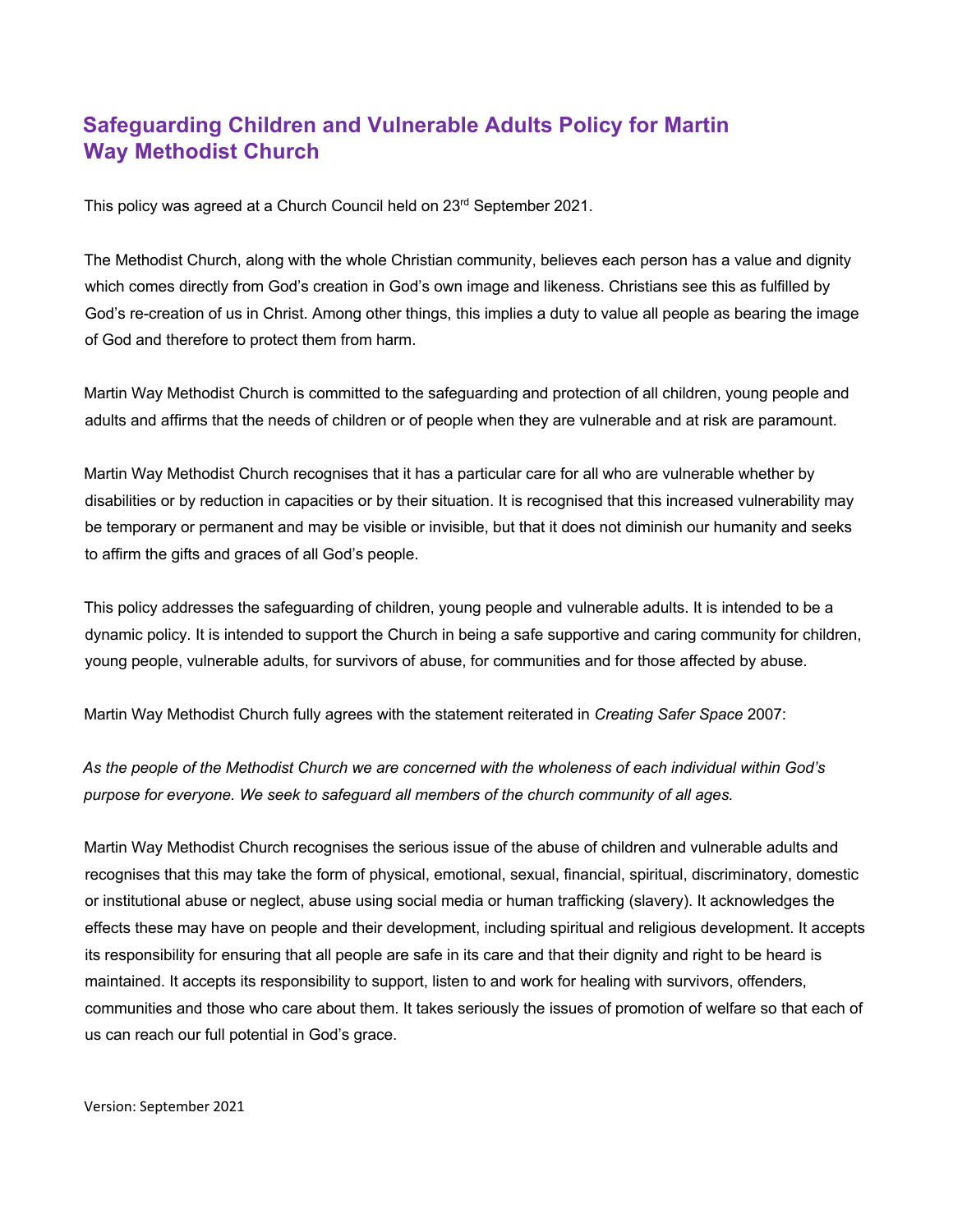Martin Way Methodist Church commits itself to:

- 1. **RESPOND** without delay to any allegation or cause for concern that a child or vulnerable adult may have been harmed, whether in the church or in another context. It commits itself to challenge the abuse of power of anyone in a position of trust.
- 2. Ensure the **IMPLEMENTATION** of Connexional Safeguarding Policy, government legislation and guidance, and safe practice in the circuit and in the churches.
- 3. The **PROVISION** of support, advice and training for lay and ordained people that will ensure people are clear and confident about their roles and responsibilities in safeguarding and promoting the welfare of children and adults who may be vulnerable.
- 4. **AFFIRM** and give thanks for those who work with children and vulnerable adults and acknowledge the shared responsibility of all of us for safeguarding vulnerable adults who are on our premises.

**Martin Way Methodist Church Council** appoints **Brenda Cannon** as Church Safeguarding Officer (Adults & Children) and supports her in her role, which is to:

- i) support and advise the minister and the stewards in fulfilling their roles
- ii) provide a point of reference to advise on safeguarding issues
- iii) liaise with circuit and district safeguarding officers
- iv) promote safeguarding best practice within the local church with the support of circuit ministers
- v) ensure proper records are kept of all incidents/concerns according to Methodist policy and practice (see *Safeguarding Records: Joint Practice Guidance for the Church of England and the Methodist Church* - Updated Jan 2015)
- vi) ensure that all safeguarding training which is required is undertaken by those in post and appropriate records kept and made available
- vii) attend training and meetings organised to support the role
- viii) oversee safeguarding throughout the whole life of the church (eg lettings, groups, property etc)

Version: September 2021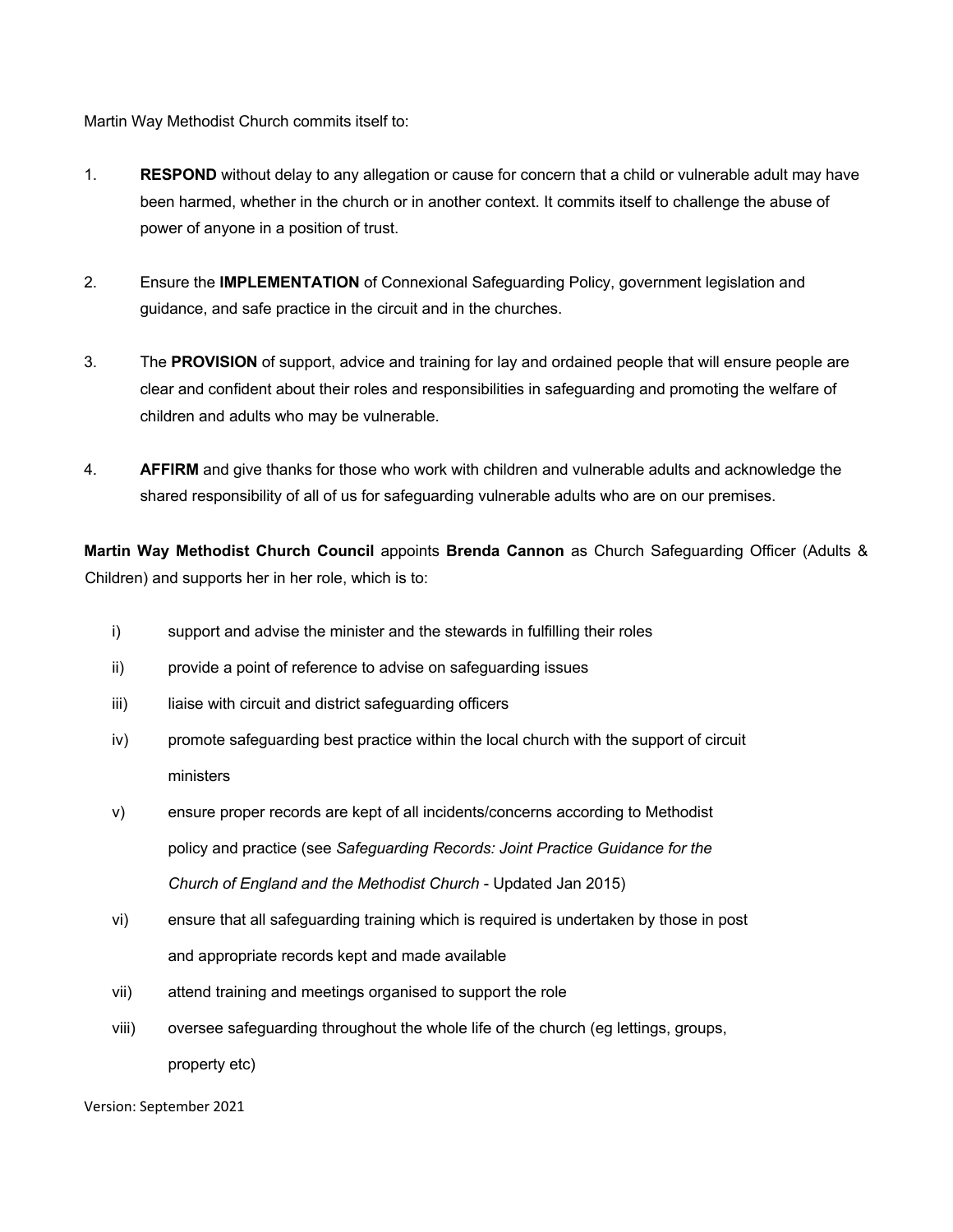- ix) report to the Church Council annually
- x) ensure the church completes a yearly audit/monitoring on safeguarding confirming that policies are in place for the church and all groups and lettings in the church and that these have been annually reviewed
- xi) ensure that the church recruits safely for all posts
- xii) ensure that the church has a safeguarding noticeboard with a copy of the current, signed safeguarding policy, contact numbers for local and national helplines and other suitable information.

#### **a) Purpose**

The purposes of this safeguarding policy are to ensure procedures are in place and people are clear about roles and responsibilities for children, young people and vulnerable adults in our care and using our premises. It is to be read in conjunction with the *Safeguarding Policy, Procedures and Guidance for the Methodist Church* (2019).

#### **b) Good practice**

We believe that good practice means:

- i) All people are treated with respect and dignity.
- ii) Those who act on behalf of the Church should not meet or work alone with a child or vulnerable adult where the activity cannot be seen unless this is necessary for pastoral reasons, in which case a written note of this will be made and kept noting date, time and place of visit.
- iii) The church premises will be assessed by the church safeguarding officer with the property steward and/or their representatives at least annually for safety for children and vulnerable adults and the risk assessment report will be given annually to the Church Council in written form. This will include fire safety procedures. The Church Council will consider the extent to which the premises and equipment are suitable or should be made more suitable.
- iv) Any church-organised transport of children or vulnerable adults will be checked to ensure the vehicle is suitable and insured and that the driver and escort are appropriate. An agreed record to be kept in the church file for each driver/car.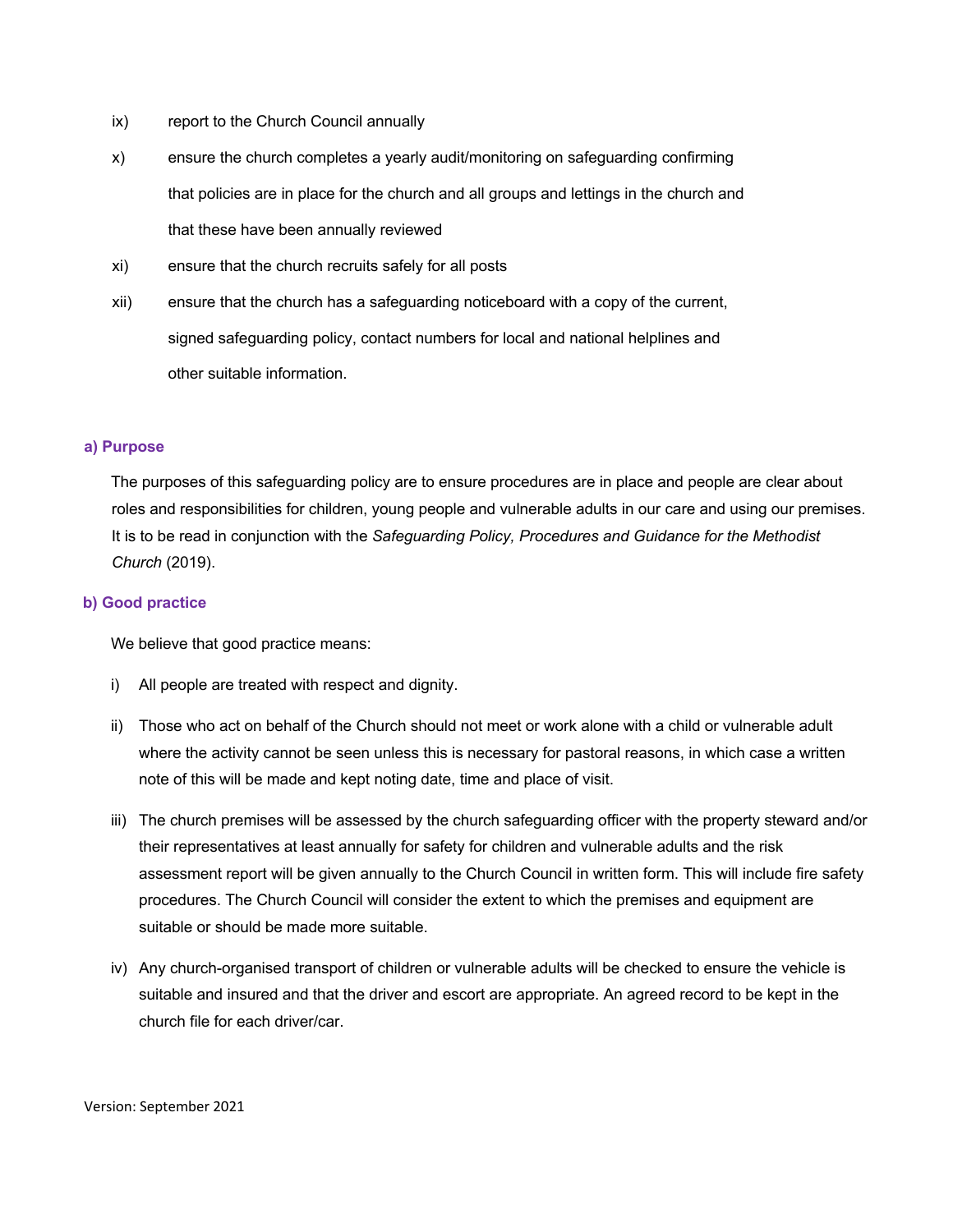- v) Activity risk assessments will be undertaken before any activity takes place to minimise the risk of harm to those involved. Approval will be obtained from the event leader/minister. A written record of the assessment will be retained securely in case they need to be seen at a later date.
- vi) Promotion of safeguarding is recognised to include undertaking those tasks which enable all God's people to reach their full potential. The Church Council will actively consider the extent to which it is succeeding in this area.

These things are to safeguard those working with children, young people and those adults who may be vulnerable.

### **c) Appointment and training of workers**

Workers will be appointed after a satisfactory DBS disclosure and following safer recruitment procedures of the Methodist Church. Each worker will have an identified supervisor who will meet at regular intervals with the worker. A record of these meetings will be agreed and signed and the record kept. Each worker will be expected to undergo basic safeguarding training, within the first 6 months (agreed by Methodist Conference in 2011 -*Creating Safer Space Report*) of appointment. The other training needs of each worker will be considered (eg food hygiene, first aid, lifting and handling, etc).

### **d) Pastoral visitors**

In terms of safeguarding, pastoral visitors will be supported in their role with the provision of basic safeguarding training upon appointment.

## **e) Guidelines for working with children, young people and vulnerable adults**

A leaflet outlining good practice and systems will be produced and given to everyone who works with children, young people and vulnerable adults. This leaflet will be reviewed annually. Church Councils may produce their own material or use appropriate connexional leaflets (eg the *Quick Reference Guide* or *Code of Safer Working Practice*).

### **f) Ecumenical events**

Where ecumenical events happen on church premises, safeguarding is the responsibility of this Church Council.

### **g) Events with church groups off the premises**

Adequate staffing, a risk assessment and notification of the event to be given to the church safeguarding officer PRIOR to the agreement for any event or off site activity. Notification of the event will be given to the Church Council Secretary, Rosie Wills.

Version: September 2021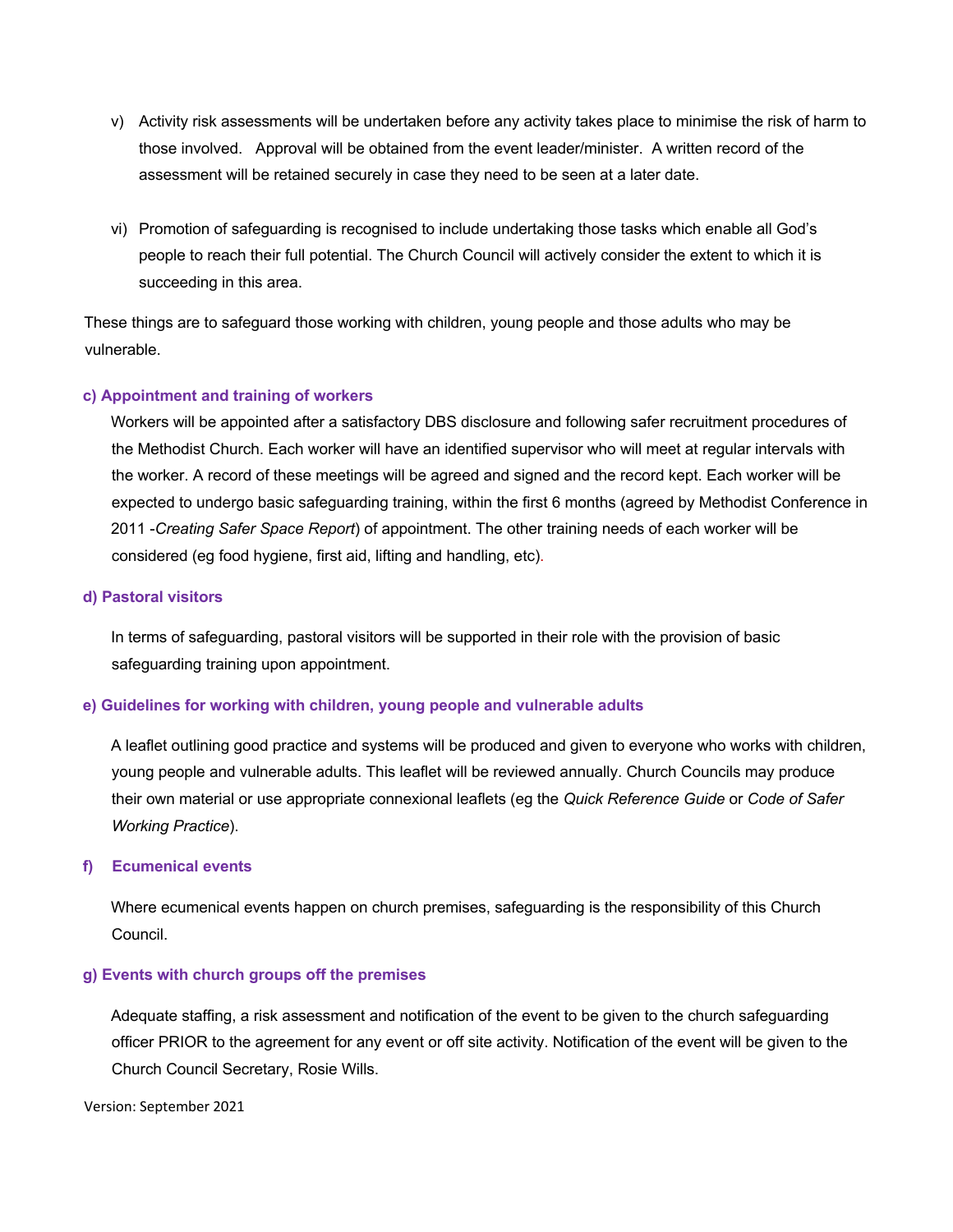If the activity is unusual or considered to be high risk the Church Safeguarding Officer will contact the Circuit Safeguarding Officer in order that it can be ratified or any queries raised.

### **h) Other groups on church premises**

Where the building is hired for outside use, the person signing the letting agreement (www.tmcp.org.uk/property/letting-property-and-third-party-use) will be given a copy of this policy and the appropriate leaflet<sup>1</sup>. The lettings secretary will consider the various users of the building in making lettings. All lettings will be notified to the church safeguarding officer who will keep the records and take advice as appropriate from both the District safeguarding officer and Circuit Safeguarding Officer.

## **i) Complaints procedure**

It is hoped that complaints can generally be dealt with internally by the organisation. However, if the complaint is of a safeguarding nature, relating to possible abuse of children or vulnerable adults, then it is very important that your district safeguarding officer is consulted as statutory services may need to be informed.

A complaint should be addressed to the superintendent minister, the Revd. Paul Timmis. If a complaint is made to another person it should be referred to him. Meetings will be arranged with the person making the complaint and, usually, the person against whom the complaint has been made, in an attempt to resolve it. If the complaint is against the superintendent, it should be sent to the District Chair, the Revd Michaela (Micky) Youngson) at Methodist Central Hall Westminster.

### **j) Review**

This policy will be reviewed annually by the Church Council. The date of the next review is September

2022.

## **k) Key concepts and definitions**

- i) A child is anyone who has not yet reached their eighteenth birthday. The fact that a child has reached 16 years of age, is living independently or is in further education, a member of the armed forces, in hospital or in custody in the secure estate, does not change his/her status or entitlements to services or protection.
- ii) Vulnerable Adults: Any adult aged 18 or over who, due to disability, mental function, age or illness or traumatic circumstances, may not be able to take care or protect themselves.

 $1$  Such as the code of safer working practice leaflet in the appendices or the quick reference guide https://www.methodistpublishing.org.uk/books/pe750sg-16/safeguarding .

Version: September 2021